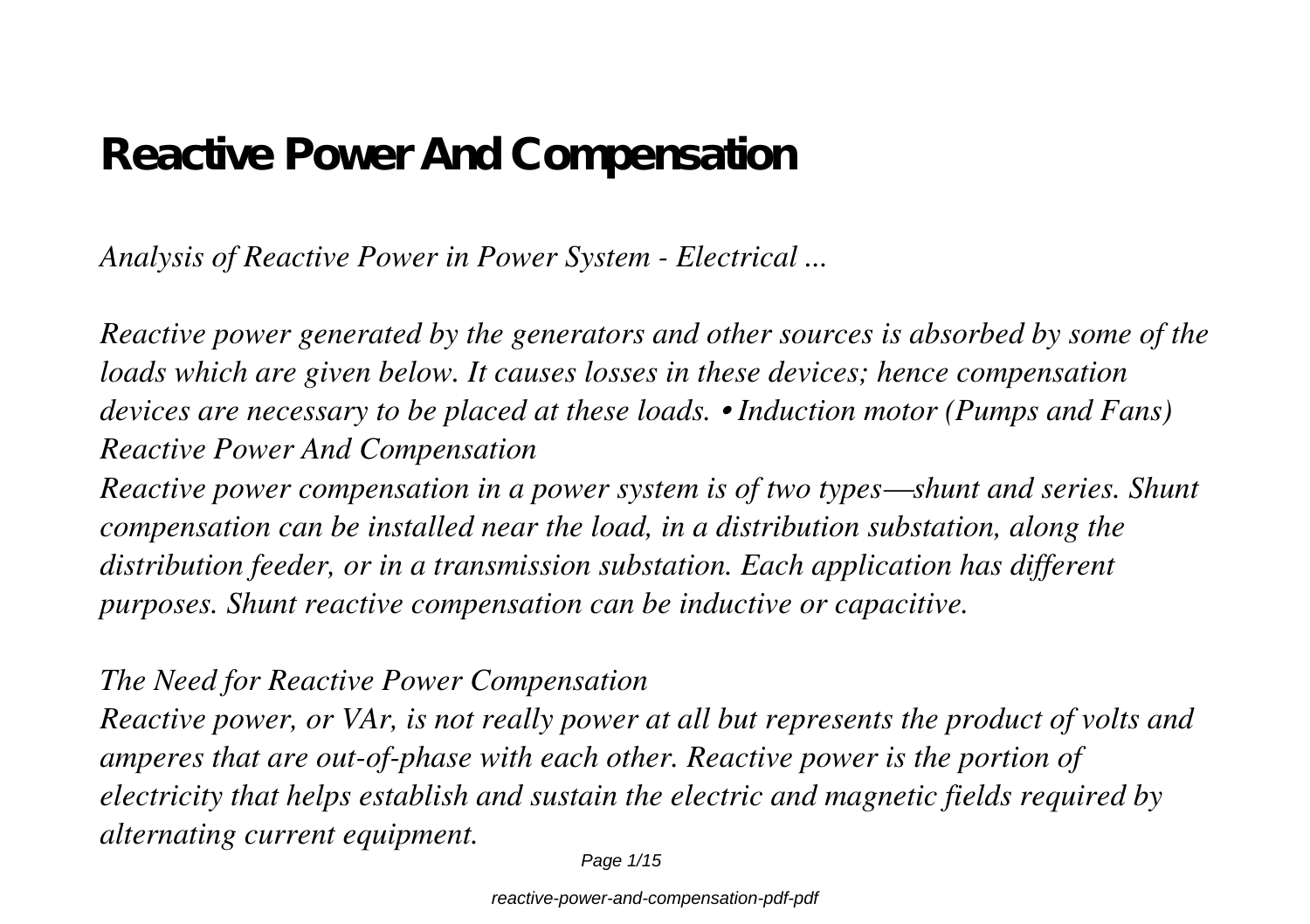*Reactive Power Compensation of Reactive Components Reactive power compensation is defined as the management of reactive power to improve the performance of ac systems.....*

*Reactive Power Compensation - Electrical idea*

*'Shunt compensation' controls reactive power and 'Series compensation' controls active power. Shunt compensation may be a simple capacitor in the shunt of the transmission line or any Shunt FACTS devices. Series compensation may be a simple capacitor in series with the transmission line or any series of FACTS devices.*

*Analysis of Reactive Power in Power System - Electrical ...*

*With a reactive power compensation system with power capacitors directly connected to the low voltage network and close to the power consumer, transmission facilities can be relieved as the reactive power is no longer supplied from the network but provided by the capacitors (Figure 2).*

*Reactive Power and Compensation Solution Basics Reactive power compensation is an important issue in electric power systems involving* Page 2/15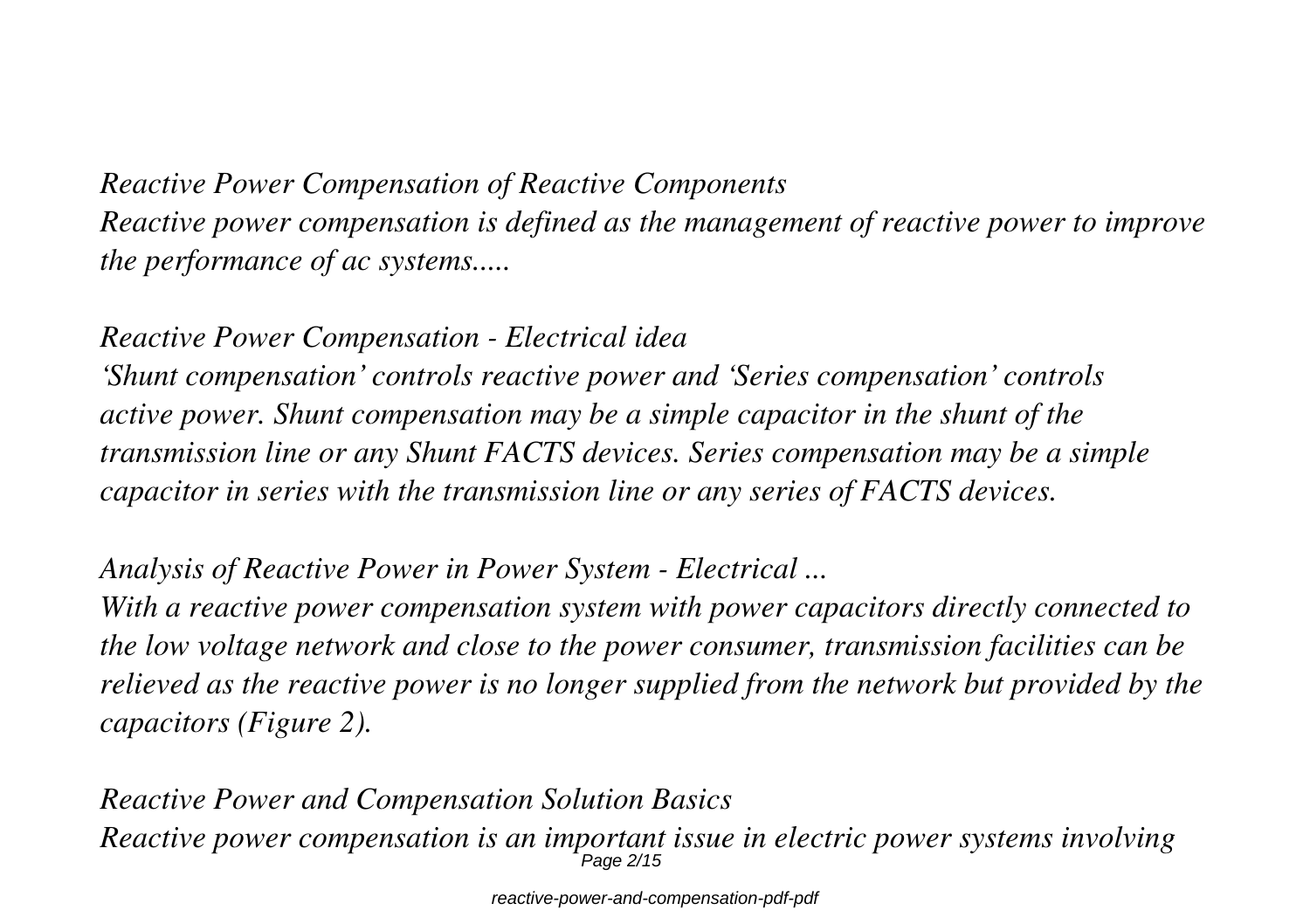*operational, economic, and quality of service aspects. Consumer loads (residential, commercial, industrial, service sector, etc.) impose active and reactive power demands.*

# *Reactive Power - an overview | ScienceDirect Topics Reactive power generated by the generators and other sources is absorbed by some of the*

*loads which are given below. It causes losses in these devices; hence compensation devices are necessary to be placed at these loads. • Induction motor (Pumps and Fans)*

*Importance of Reactive Power in Power Generation and ... INTRODUCTION ? Reactive power (VAR) compensation is defined as the management of reactive power to improve the performance of ac systems.*

### *Reactive power compensation - SlideShare*

*Hence, a good practice is to provide reactive power to the load locally through capacitor banks, etc. This is called reactive power compensation. The capacitor supplies leading current to the load as well as reactive power, thus lessening the burden of the same from the electric supply. 6k views · View 4 Upvoters*

*Why is reactive power compensation needed in a power ...* Page 3/15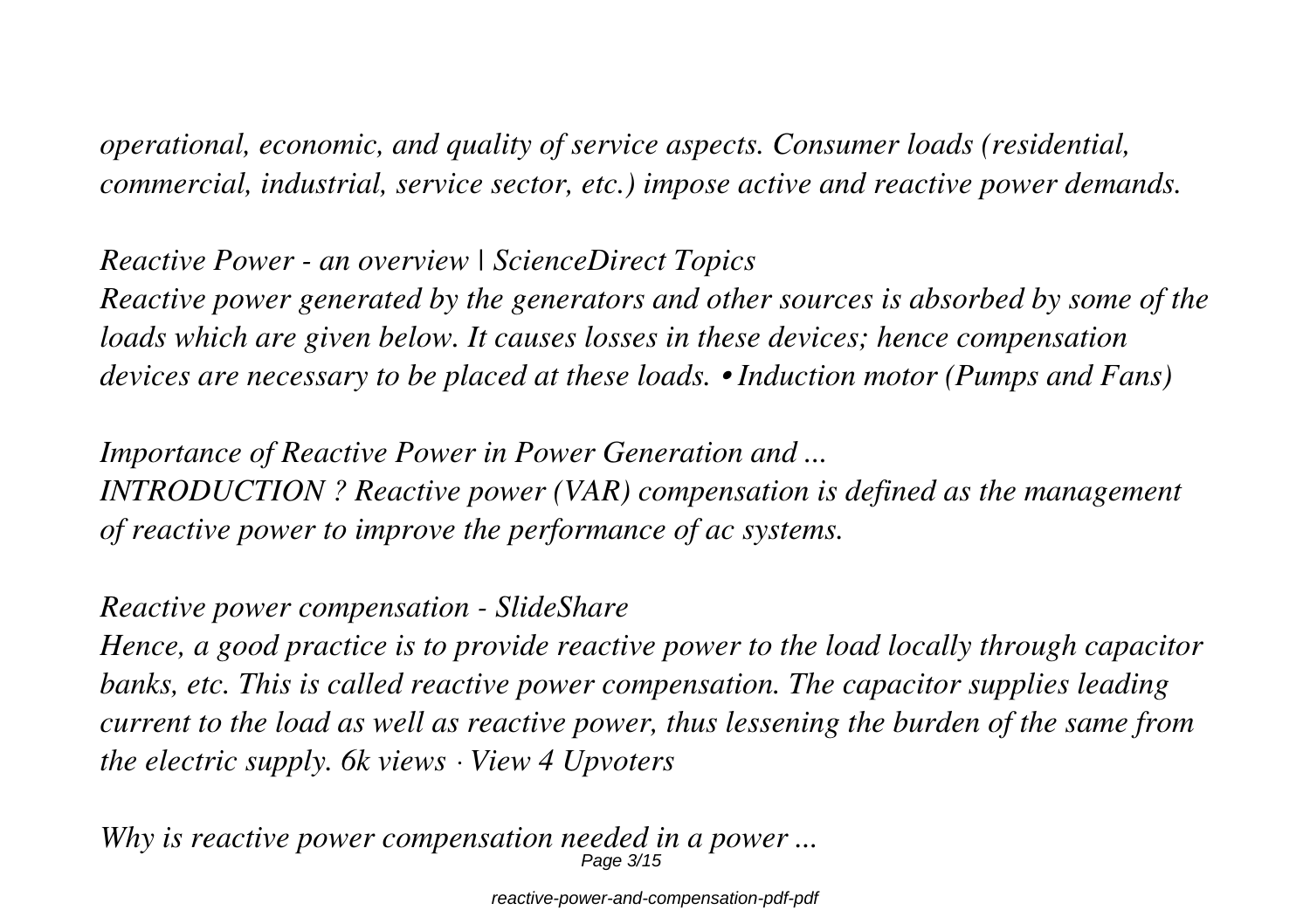*This reactive power should be properly compensated otherwise, the ratio of actual power consumed by the load, to the total power i.e. vector sum of active and reactive power, of the system becomes quite less. This ratio is alternatively known as the electrical power factor, and a lower ratio indicates a poor power factor of the system.*

*Capacitor Bank | Reactive Power Compensation | Electrical4U The area of reactive power compensation is gaining increasing importance worldwide. If suitably designed, it is capable of improving voltage quality significantly, meaning that losses in equipment and power systems are reduced, the permissible loading of equipment can be increased, and the over-all stability of system operation improved.*

*Reactive Power Compensation: A Practical Guide | Wiley*

*Reactive power compensation is defined as the management of reactive power to improve the performance of alternating-current (ac) power systems. In general, the problem of reactive power compensation is related to load and voltage support.*

*Reactive power compensation technologies - AccessScience ... Shunt compensation of reactive power can be employed either at load level, substation level or at transmission level. Compensation should be provided as close as possible to* Page 4/15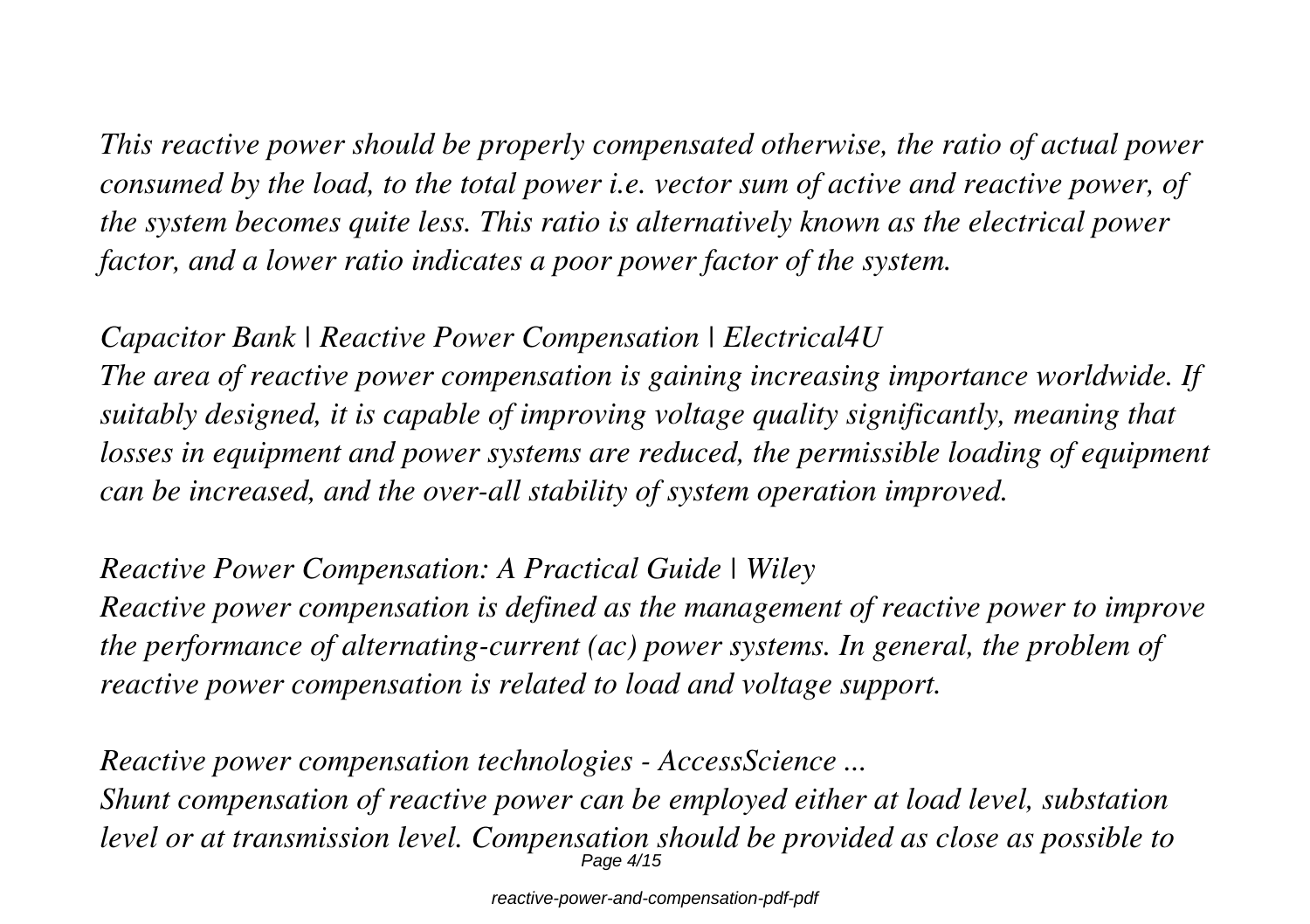*the consumption point to avoid having to distribute this power in the other part of network. Location is primarily determined by the reason for compensation. Reactive power*

*José Matias High Voltage Components Reactive Power ...*

*Power Factor Improvement Reactive Power Compensation: Power Factor is nothing but the ratio of real power to apparent power. It is unit less quantity. Sometime for sinusoidal wave the power factor is defined as the cosine of angle between voltage and current.*

*Power Factor Improvement | Reactive Power Compensation ... A technique is known as reactive compensation is used to reduce apparent power flow to a load by reducing reactive power supplied from transmission lines and providing it locally. For example, to compensate an inductive load, a shunt capacitor is installed close to the load itself.*

*AC power - Wikipedia Academia.edu is a platform for academics to share research papers.*

*(PDF) Reactive Power Compensation | Albert Annan ...* Page 5/15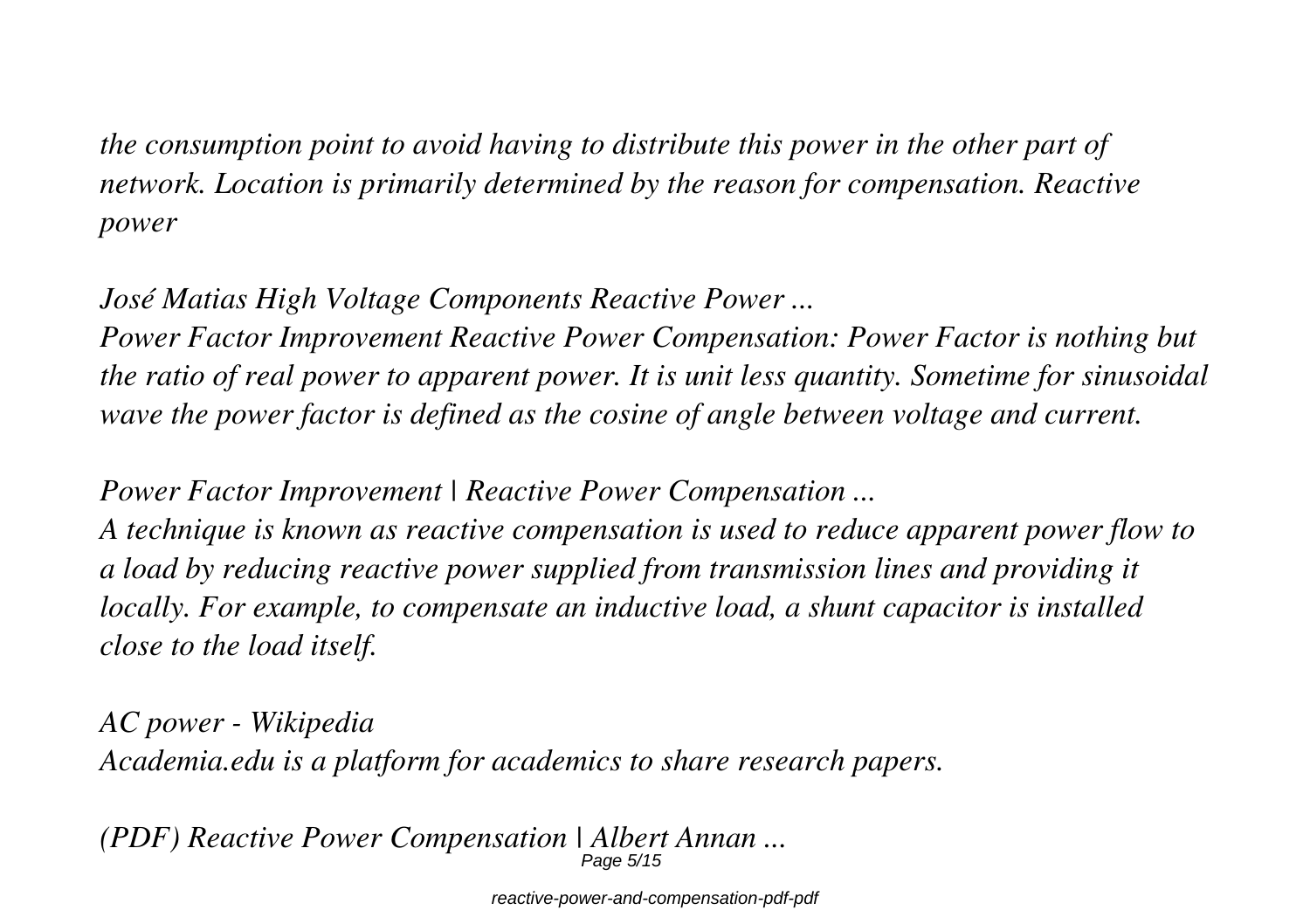*The main advantage of SVCs over simple mechanically switched compensation schemes is their near-instantaneous response to changes in the system voltage. For this reason they are often operated at close to their zero-point in order to maximize the reactive power correction they can rapidly provide when required.*

**Reactive Power and Compensation Solution Basics Why is reactive power compensation needed in a power ... Reactive Power Compensation - Electrical idea** This reactive power should be properly compensated otherwise, the ratio of actual power consumed by the load, to the total power i.e. vector sum of active and reactive power, of the system becomes quite less. This ratio is alternatively known as the electrical power factor, and a lower ratio indicates a poor power factor of the system.

**José Matias High Voltage Components Reactive Power ... Reactive Power Compensation: A Practical Guide | Wiley AC power - Wikipedia**

Page 6/15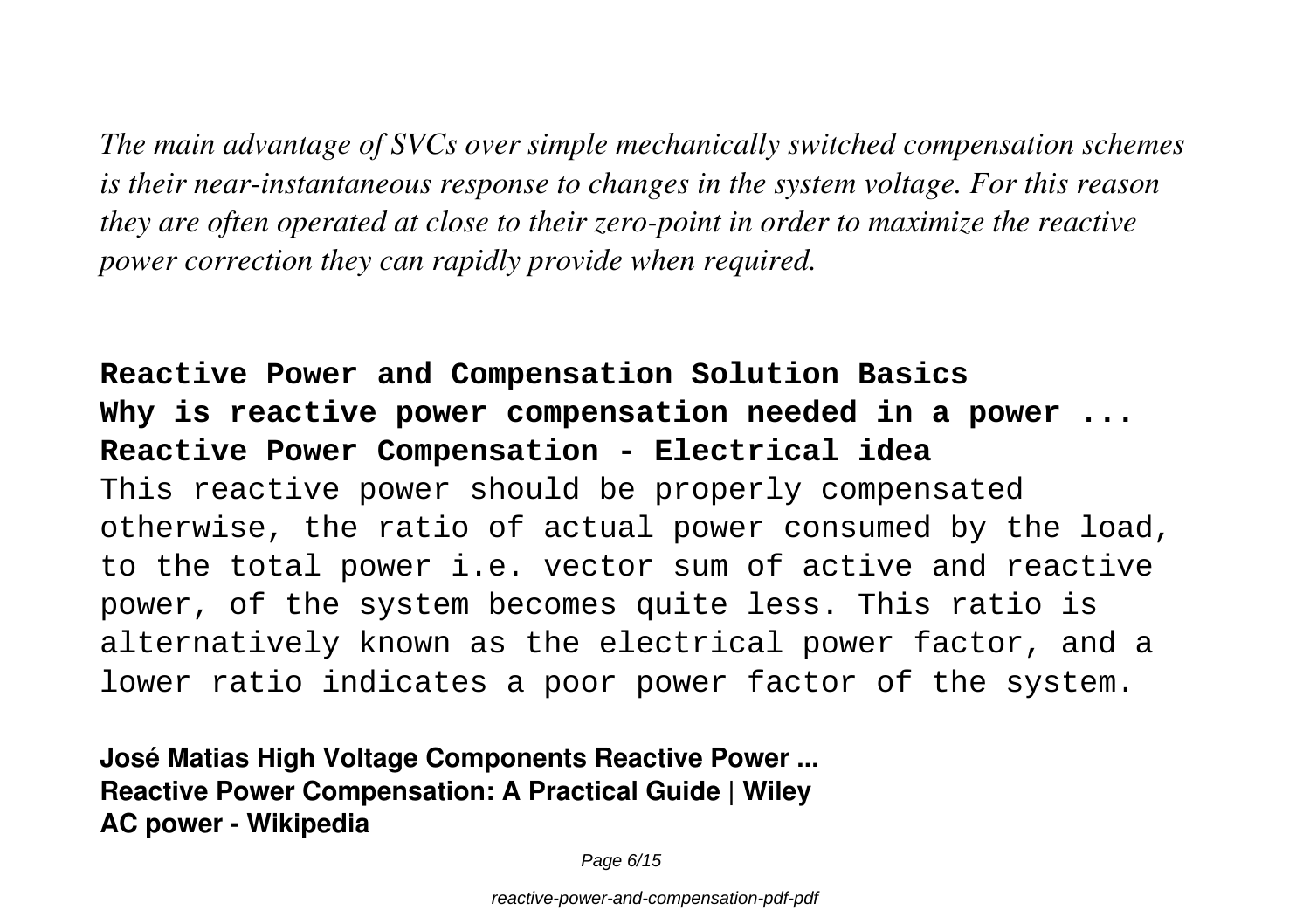**Importance of Reactive Power in Power Generation and ...**

**Academia.edu is a platform for academics to share research papers.**

## **Reactive Power And Compensation**

**Reactive power compensation in a power system is of two types—shunt and series. Shunt compensation can be installed near the load, in a distribution substation, along the distribution feeder, or in a transmission substation. Each application has different purposes. Shunt reactive compensation can be inductive or capacitive.**

### **The Need for Reactive Power Compensation**

**Reactive power, or VAr, is not really power at all but represents the product of volts and amperes that are out-of-phase with each other. Reactive power is the portion of electricity that helps establish and sustain the electric and magnetic fields required by alternating current equipment.**

**Reactive Power Compensation of Reactive Components Reactive power compensation is defined as the management of reactive power to improve the performance of ac systems.....**

Page 7/15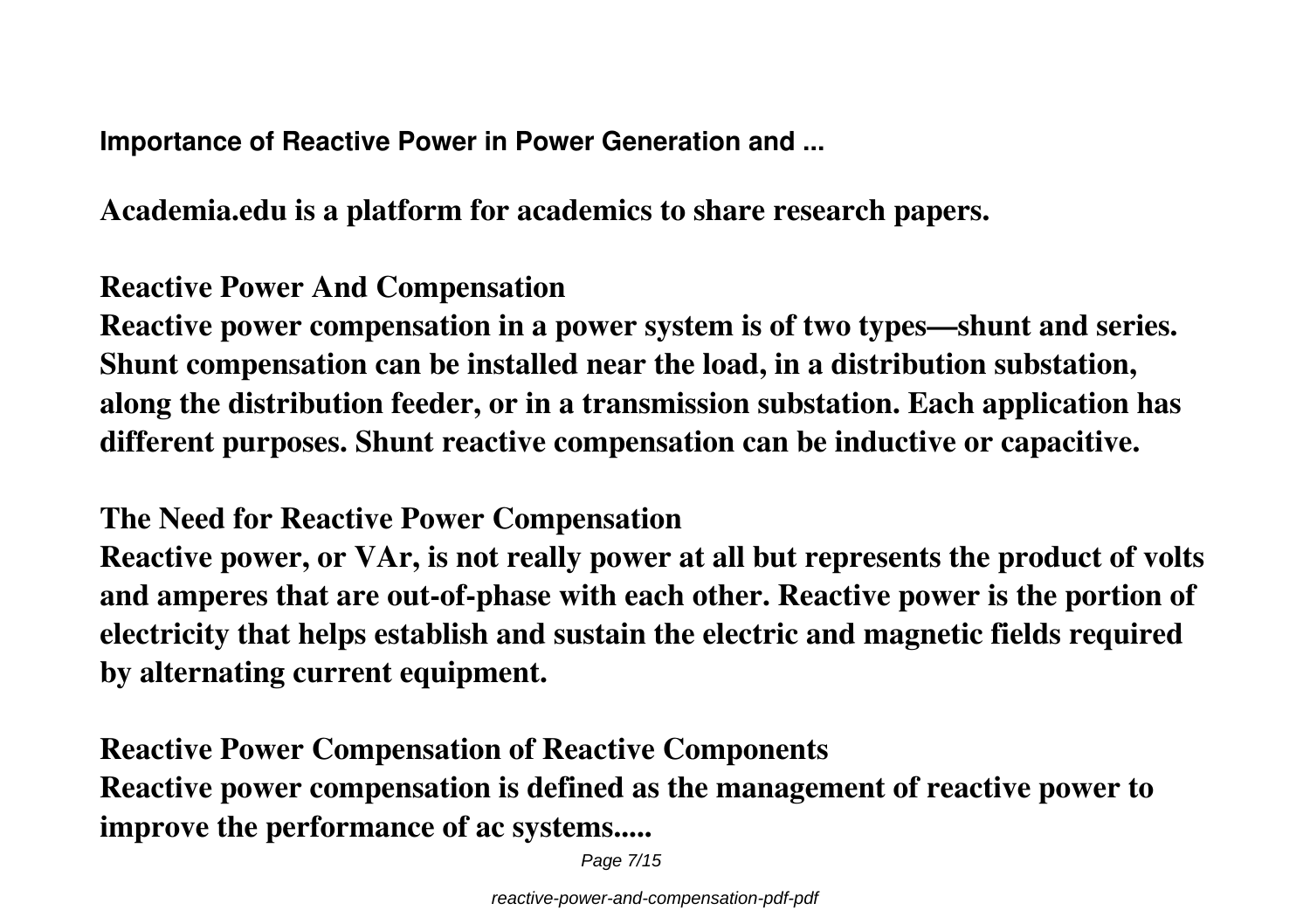### **Reactive Power Compensation - Electrical idea**

**'Shunt compensation' controls reactive power and 'Series compensation' controls active power. Shunt compensation may be a simple capacitor in the shunt of the transmission line or any Shunt FACTS devices. Series compensation may be a simple capacitor in series with the transmission line or any series of FACTS devices.**

**Analysis of Reactive Power in Power System - Electrical ...**

**With a reactive power compensation system with power capacitors directly connected to the low voltage network and close to the power consumer, transmission facilities can be relieved as the reactive power is no longer supplied from the network but provided by the capacitors (Figure 2).**

### **Reactive Power and Compensation Solution Basics**

**Reactive power compensation is an important issue in electric power systems involving operational, economic, and quality of service aspects. Consumer loads (residential, commercial, industrial, service sector, etc.) impose active and reactive power demands.**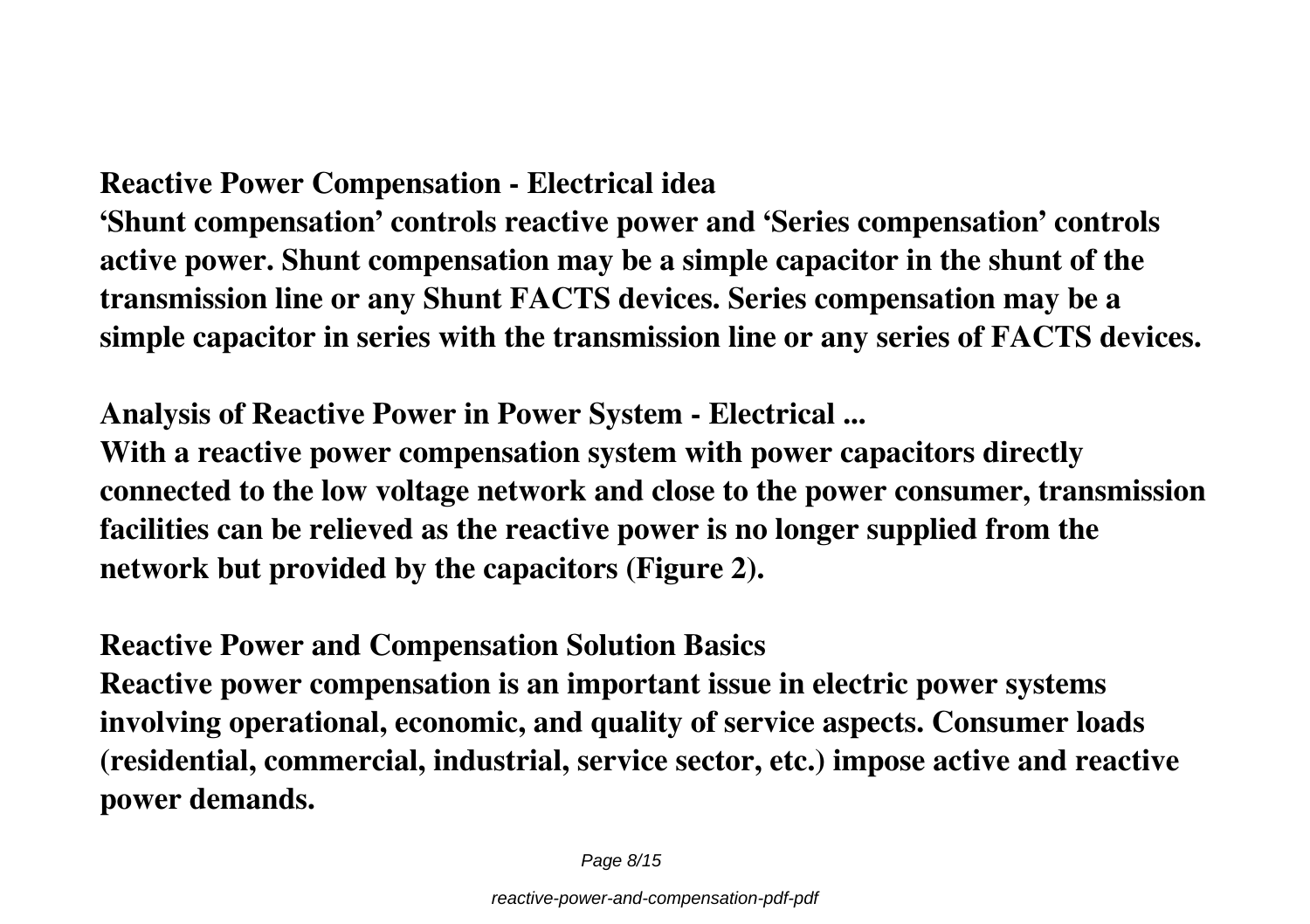## **Reactive Power - an overview | ScienceDirect Topics**

**Reactive power generated by the generators and other sources is absorbed by some of the loads which are given below. It causes losses in these devices; hence compensation devices are necessary to be placed at these loads. • Induction motor (Pumps and Fans)**

**Importance of Reactive Power in Power Generation and ... INTRODUCTION ? Reactive power (VAR) compensation is defined as the management of reactive power to improve the performance of ac systems.**

**Reactive power compensation - SlideShare**

**Hence, a good practice is to provide reactive power to the load locally through capacitor banks, etc. This is called reactive power compensation. The capacitor supplies leading current to the load as well as reactive power, thus lessening the burden of the same from the electric supply. 6k views · View 4 Upvoters**

**Why is reactive power compensation needed in a power ...**

**This reactive power should be properly compensated otherwise, the ratio of actual power consumed by the load, to the total power i.e. vector sum of active and reactive** Page 9715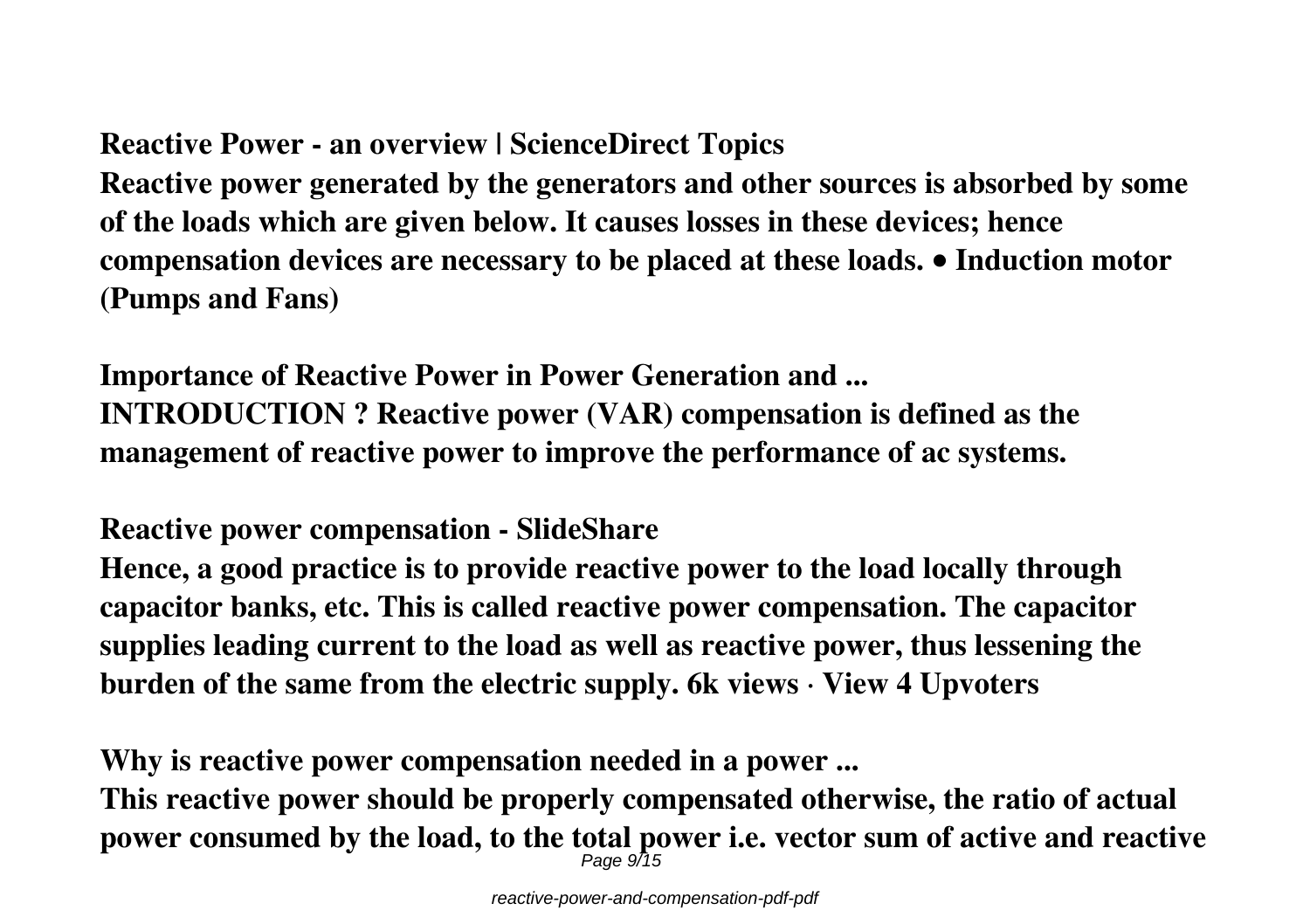**power, of the system becomes quite less. This ratio is alternatively known as the electrical power factor, and a lower ratio indicates a poor power factor of the system.**

**Capacitor Bank | Reactive Power Compensation | Electrical4U The area of reactive power compensation is gaining increasing importance worldwide. If suitably designed, it is capable of improving voltage quality significantly, meaning that losses in equipment and power systems are reduced, the permissible loading of equipment can be increased, and the over-all stability of system operation improved.**

**Reactive Power Compensation: A Practical Guide | Wiley Reactive power compensation is defined as the management of reactive power to improve the performance of alternating-current (ac) power systems. In general, the problem of reactive power compensation is related to load and voltage support.**

**Reactive power compensation technologies - AccessScience ... Shunt compensation of reactive power can be employed either at load level, substation level or at transmission level. Compensation should be provided as close** Page 10/15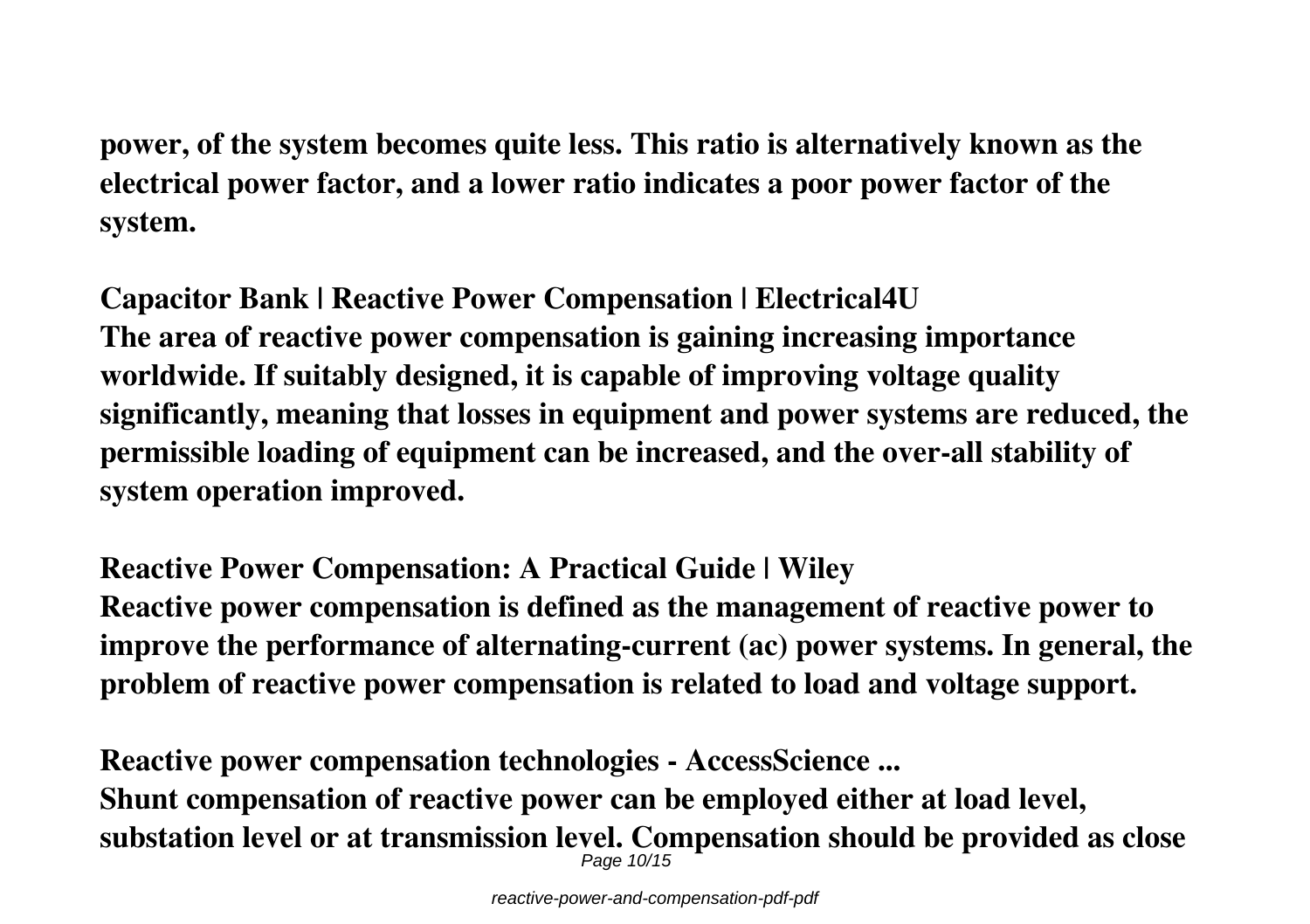**as possible to the consumption point to avoid having to distribute this power in the other part of network. Location is primarily determined by the reason for compensation. Reactive power**

**José Matias High Voltage Components Reactive Power ...**

**Power Factor Improvement Reactive Power Compensation: Power Factor is nothing but the ratio of real power to apparent power. It is unit less quantity. Sometime for sinusoidal wave the power factor is defined as the cosine of angle between voltage and current.**

**Power Factor Improvement | Reactive Power Compensation ... A technique is known as reactive compensation is used to reduce apparent power flow to a load by reducing reactive power supplied from transmission lines and providing it locally. For example, to compensate an inductive load, a shunt capacitor is installed close to the load itself.**

**AC power - Wikipedia Academia.edu is a platform for academics to share research papers.**

Page 11/15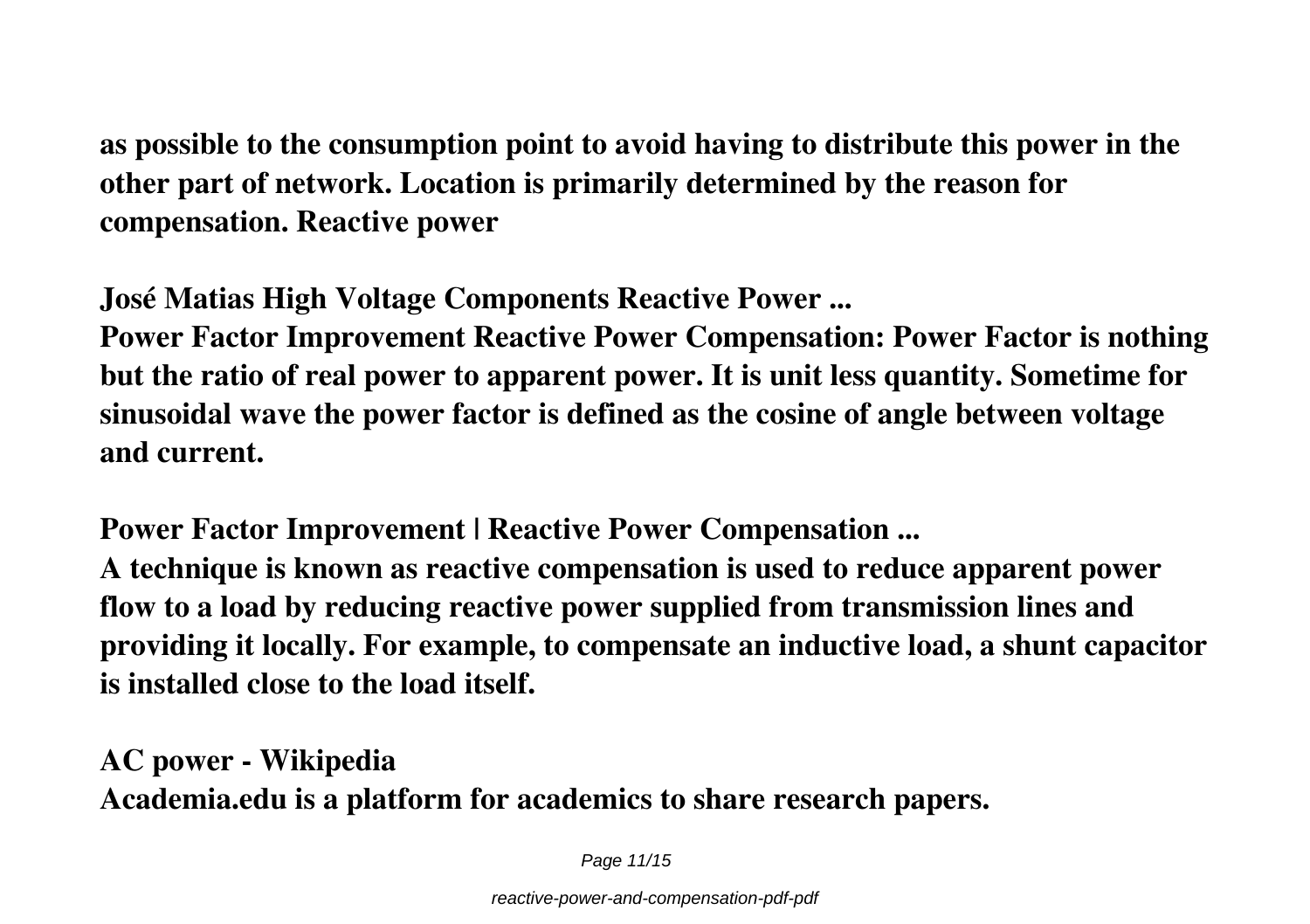**(PDF) Reactive Power Compensation | Albert Annan ...**

**The main advantage of SVCs over simple mechanically switched compensation schemes is their near-instantaneous response to changes in the system voltage. For this reason they are often operated at close to their zero-point in order to maximize the reactive power correction they can rapidly provide when required.**

**Power Factor Improvement | Reactive Power Compensation ...**

**Power Factor Improvement Reactive Power Compensation: Power Factor is nothing but the ratio of real power to apparent power. It is unit less quantity. Sometime for sinusoidal wave the power factor is defined as the cosine of angle between voltage and current.**

### **The Need for Reactive Power Compensation**

### **Reactive Power And Compensation**

Reactive power compensation is an important issue in electric power systems involving operational, economic, and quality of service aspects. Consumer loads (residential, commercial, industrial, service sector, etc.)

Page 12/15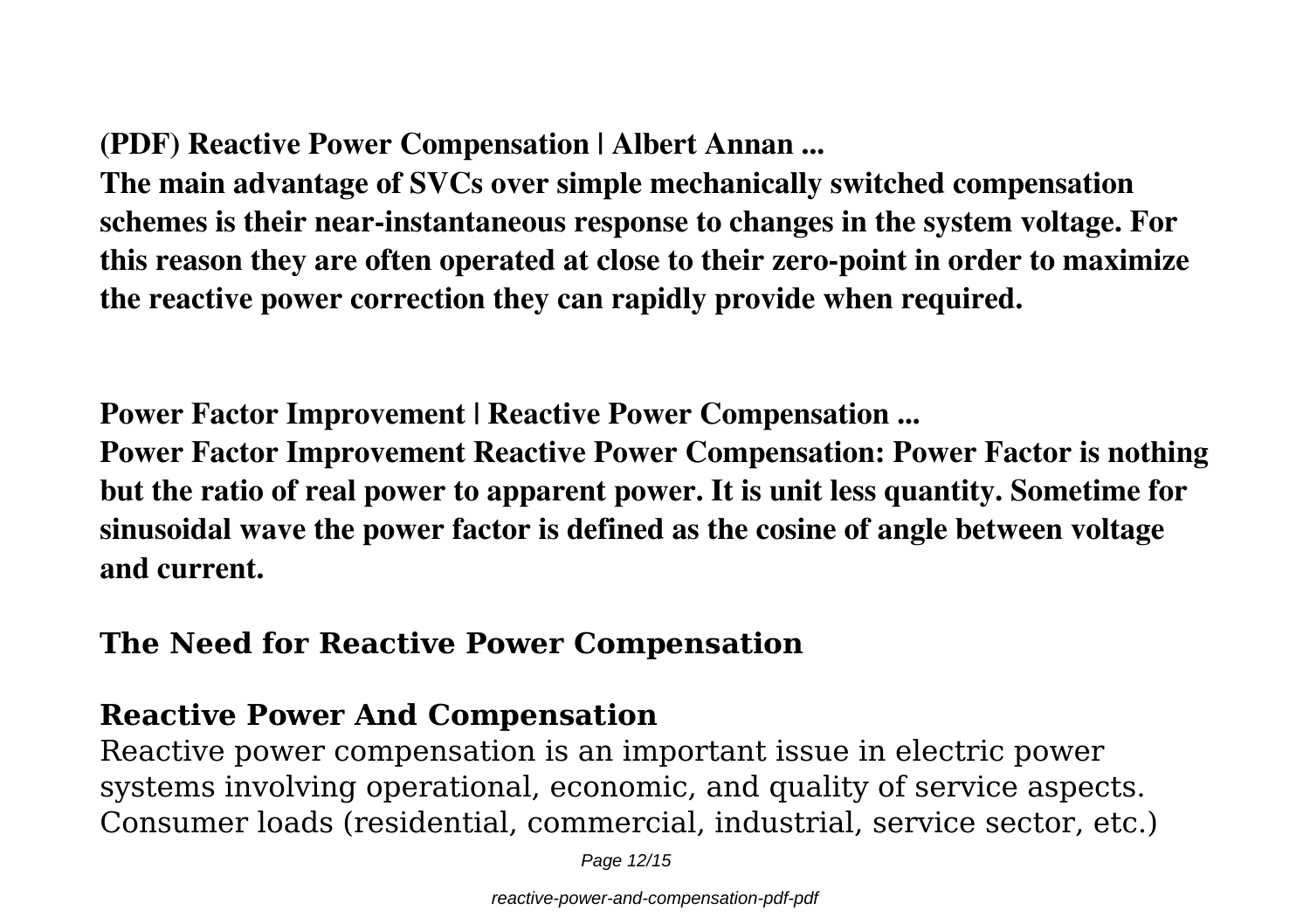impose active and reactive power demands.

With a reactive power compensation system with power capacitors directly connected to the low voltage network and close to the power consumer, transmission facilities can be relieved as the reactive power is no longer supplied from the network but provided by the capacitors (Figure 2).

Reactive power compensation - SlideShare

Reactive power compensation technologies - AccessScience ...

Reactive power compensation is defined as the management of reactive power to improve the performance of ac systems.....

INTRODUCTION ? Reactive power (VAR) compensation is defined as the management of reactive power to improve the performance of ac systems.

Reactive power compensation in a power system is of two types—shunt and series. Shunt compensation can be installed near the load, in a distribution substation, along the distribution feeder, or in a transmission substation. Each application has different purposes. Shunt reactive compensation can be inductive or capacitive. The area of reactive power compensation is gaining increasing importance worldwide. If suitably designed, it is capable of improving voltage quality significantly, meaning that losses in equipment and

Page 13/15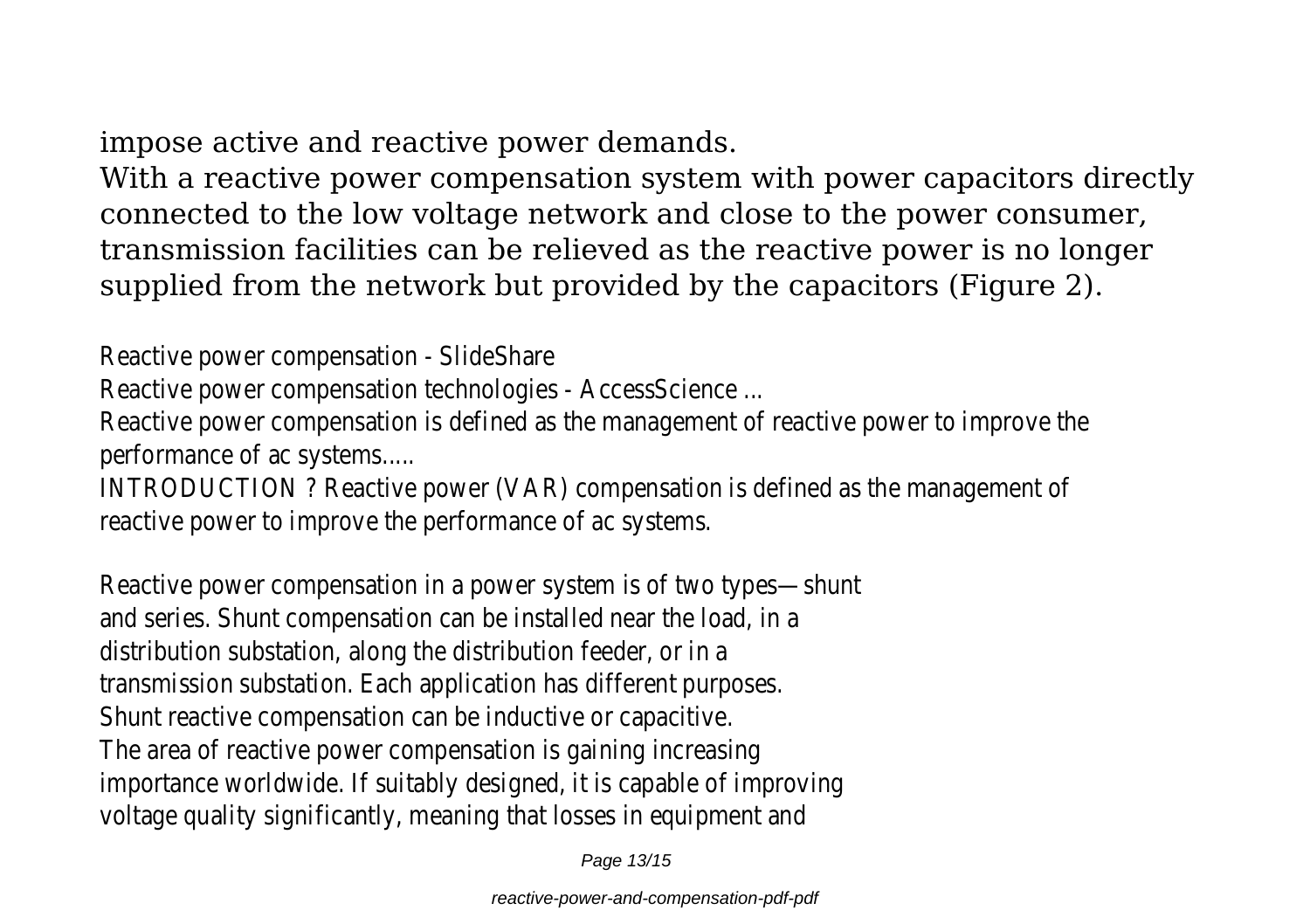power systems are reduced, the permissible loading of equipment can be increased, and the over-all stability of system operation improved. Hence, a good practice is to provide reactive power to the load locally through capacitor banks, etc. This is called reactive power compensation. The capacitor supplies leading current to the load as well as reactive power, thus lessening the burden of the same from the electric supply. 6k views · View 4 Upvoters Reactive Power - an overview | ScienceDirect Topics

*Shunt compensation of reactive power can be employed either at load level, substation level or at transmission level. Compensation should be provided as close as possible to the consumption point to avoid having to distribute this power in the other part of network. Location is primarily determined by the reason for compensation. Reactive power Reactive Power Compensation of Reactive Components (PDF) Reactive Power Compensation | Albert Annan ... The main advantage of SVCs over simple mechanically switched compensation schemes is their near-instantaneous response to changes in the system voltage. For this reason they are often operated at close to their zero-point in order to maximize the reactive power correction they can rapidly provide when required.*

Page 14/15